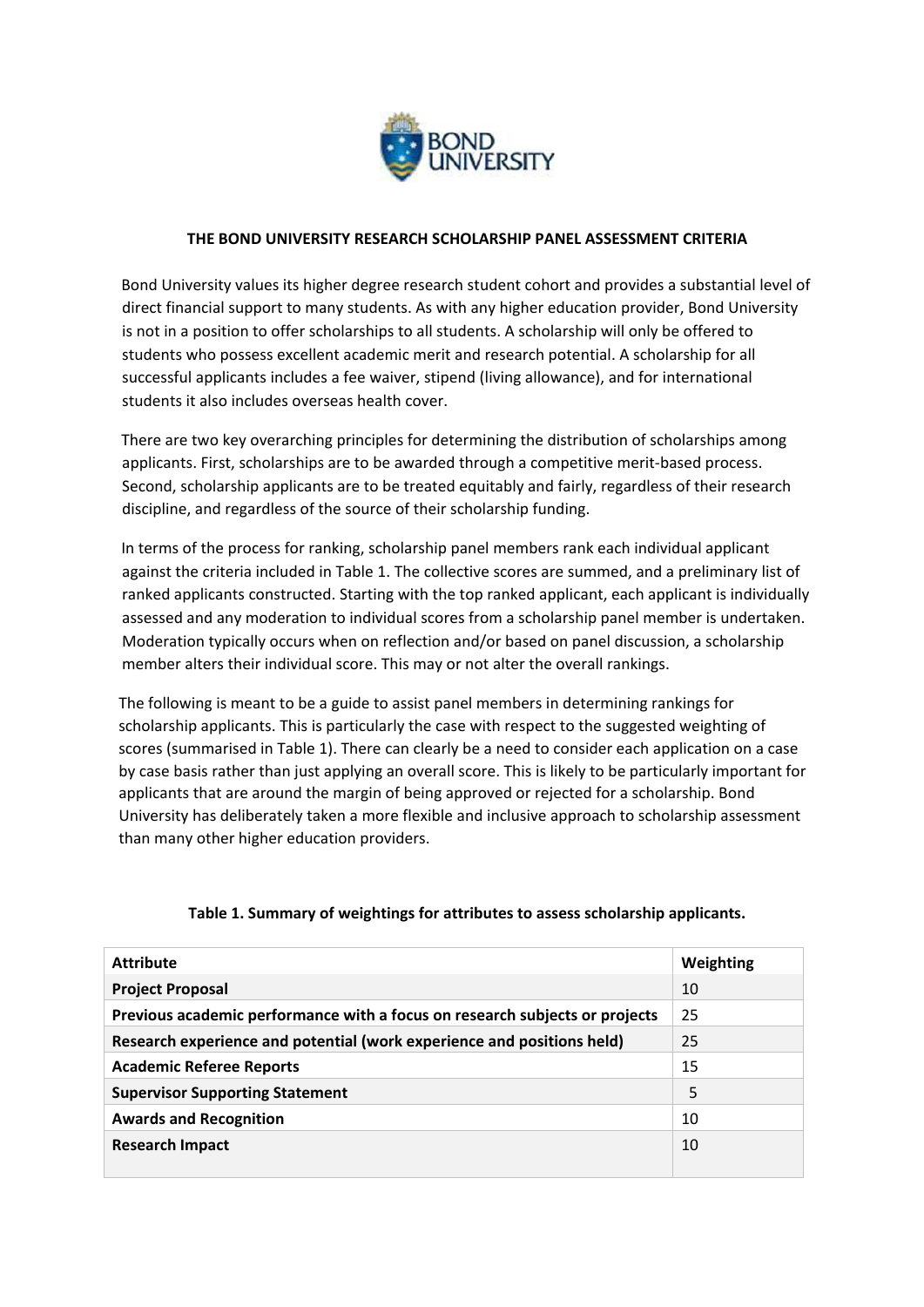### *1. Research Proposal* **(Score out of 10)**

While certain elements of a research proposal will be specific to a certain discipline, there are elements which should stand out across the disciplines. This includes a clearly defined scope of work, a literature review of sufficient depth to demonstrate that the applicant has a grasp of the literature base, organisation of the research proposal, clear and succinct research questions, and well-described, feasible and appropriate methodology. The applicant should also be able to demonstrate that they have a grasp of methodologies relevant to their discipline area. At least one panel member should be able to provide additional background in the discipline area to inform the panel of any specific details.

## *2. Previous Academic Performance* **(Score out of 25)**

It can be argued that previous coursework achievement is not always the best indicator of research potential, but nonetheless it does potentially provide some insight into the applicant's attributes, including time management which is important for a timely HDR completion. The focus for scholarship assessment is on performance in research (preferably independent) subjects undertaken by the applicant. Any training in research methods or the philosophy of research will be considered favourably. The importance of previous coursework achievement may be diminished depending on the time elapsed since completion and work experience

As a bare minimum a recently graduated applicant should have undertaken "minor thesis work", and the grades achieved for this should be a Distinction or High Distinction (or equivalent). A student with First Class Honours in a dedicated research focussed Honours year should rank highly, although it should be recognised that the prevalence of such an Honours year differs substantially across disciplines and is also declining in some discipline areas.

### *3. Research Experience and Research Potential* **(Score out of 25)**

This is a parameter that is highly influenced by career stage and professional opportunity (including career interruptions). The challenge that panel members weigh-up is research potential versus research output that has been realised. Students that have had the opportunity to publish should also rank highly, although the exact level of input by the student into the publishing process should be ascertained if possible, as well as the quality of the publication forum.

Some students may have publications by doing some very basic RA work but having done so in a laboratory where all staff involved in the project are included as co-authors regardless of actual contribution. The opportunity for RA work is also highly variable across disciplines and these should also be taken into consideration.

A prospective student may have substantial relevant work experience related to their proposed research topic. This can include research assistant work, clinical experience and other work in the public and private sector that is relevant to the project. Again, this is a parameter influenced by career stage and professional opportunity (including career interruptions). A recent graduate may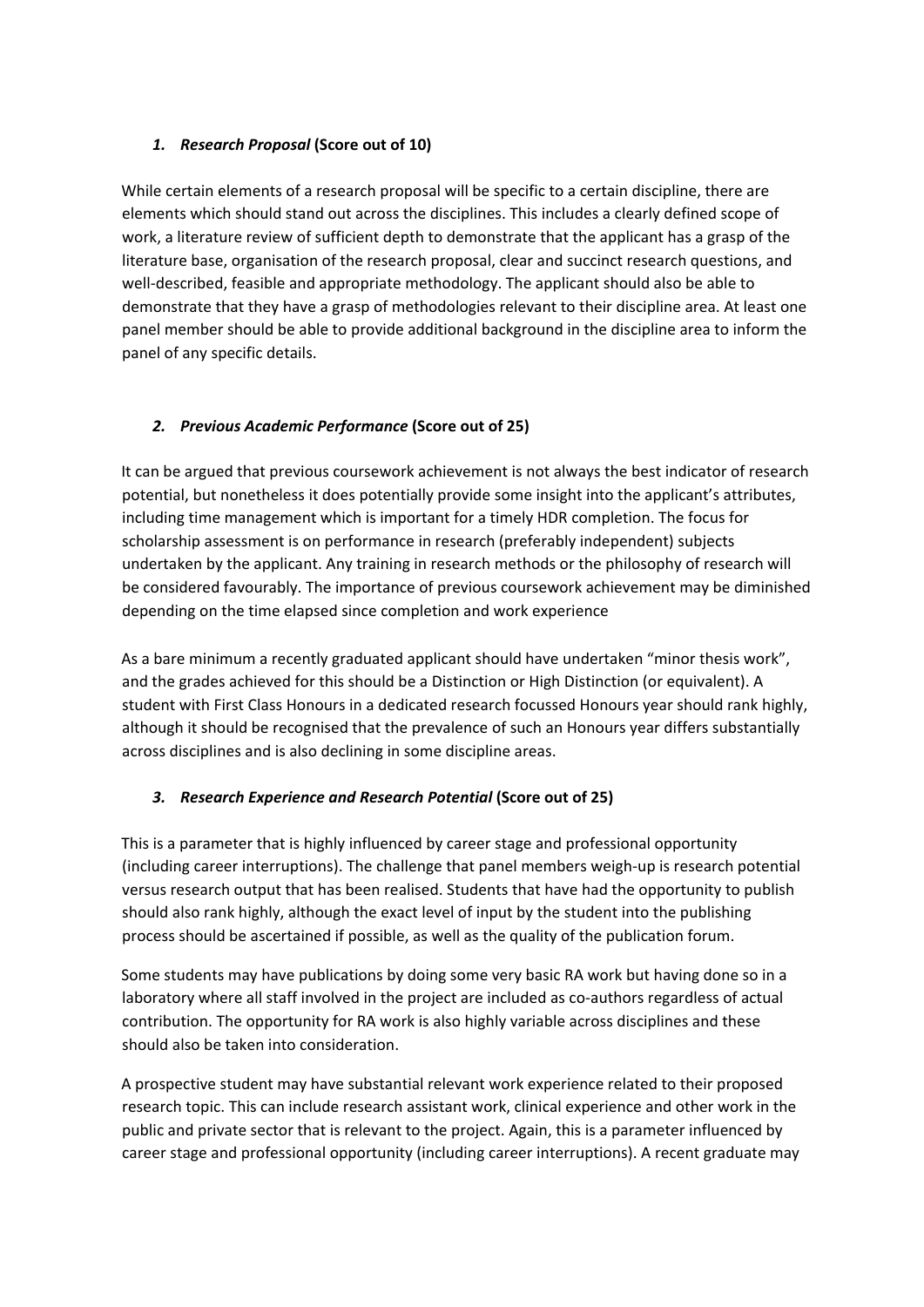have less work experience opportunities. A potential applicant may have developed new research skills, or further developed existing skills over and above the level achieved in previous study. For a high professional achiever, a consideration is also how the prospective student will transition from the workplace to the HDR environment, particularly given the likely difference in responsibility and individual control that can occur.

## *4. Academic Referee Reports* **(Score out of 15)**

Academic referee reports provide an important independent assessment of a candidate's academic potential and abilities. The focus is on academic referee reports and not referee reports of a personal nature. The latter should be avoided by an applicant and are not generally looked at favourably by Assessment Panel members. Ideally the applicant should provide referee reports from persons that are able to provide first-hand experience of their research potential or research output. Referee reports from potential supervisors are ineligible, as are those from family members.

# *Principal Supervisor's Supporting statement (Score out of 5)*

The principal supervisor's statement will provide an important independent assessment of the applicant's ability to undertake the project outlined in the project proposal. The statement should assert that the applicant has a grasp of the literature base, and has a well-described, feasible project with appropriate methodology. The principal supervisor is also invited to comment on the applicant's research potential and abilities.

## *Awards and Recognition* **(Score out 10)**

Awards and recognition are a good way to judge an applicant relative to their peers in their discipline. University awards (e.g. University Medals) and professional association awards should be more highly regarded in most instances than community awards. However, the latter still carry weight.

# *Research Impact, Stakeholder engagement, and/or alignment with strategic priorities* **(Score out of 10)**

The applicant may address one or more of these topics, depending on their relevance to their own research

Research impact is increasingly being recognised by the Commonwealth Government as a highly desirable parameter to measure. Research impact is the demonstrable contribution that research makes to the economy, society, environment and culture beyond the contribution to academic research. Measures of research impact will vary across disciplines.

Research success often involves working and engaging with stakeholders. A candidate that has experience working with stakeholders relevant to their discipline is well positioned for their candidature and for their future careers.